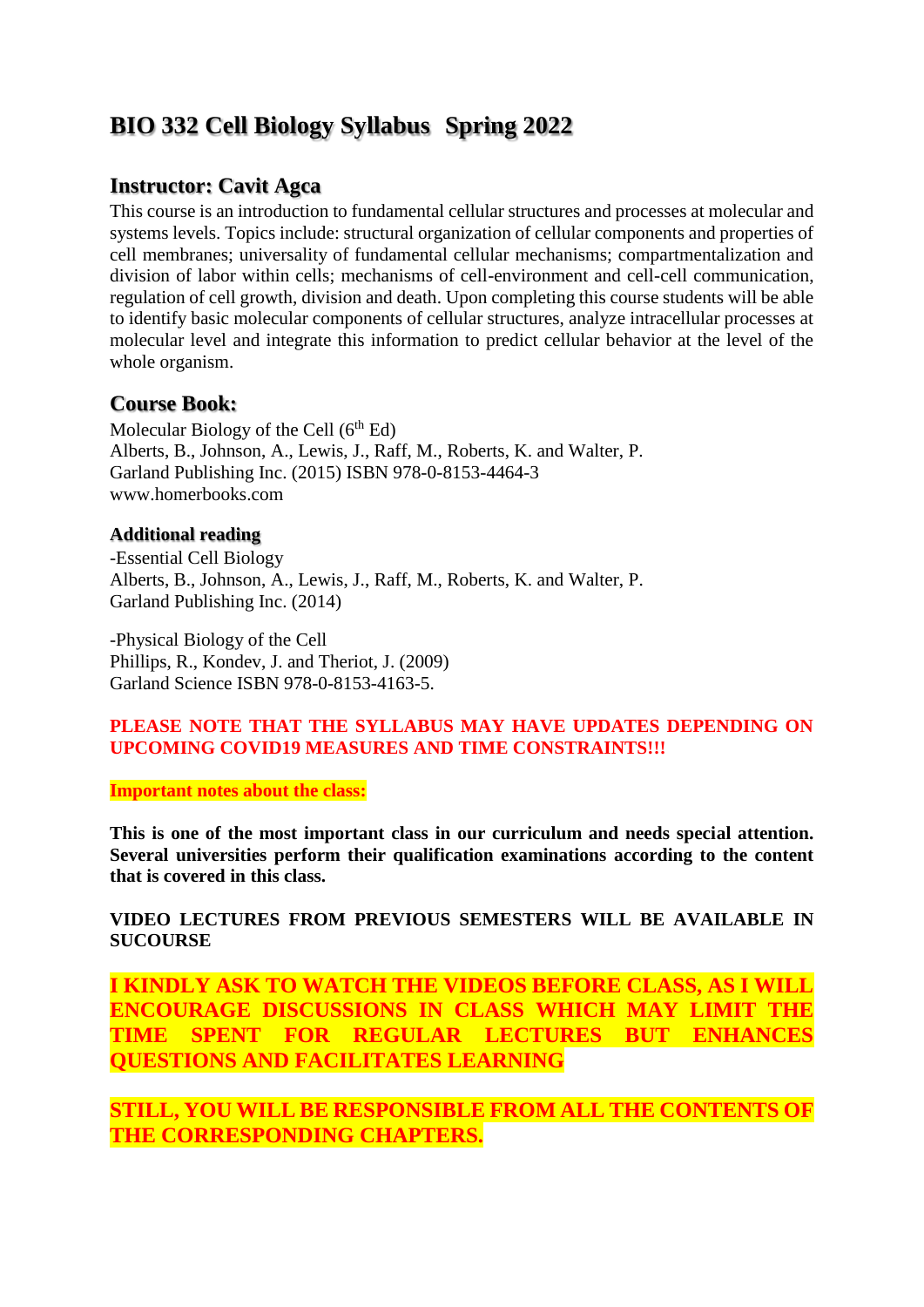# I. MEMBRANE STRUCTURE, ORGANIZATION AND FUNCTION MODULE

| Week 1:              | Visualizing cells (Chap. 9)                                             |
|----------------------|-------------------------------------------------------------------------|
| Week 2:              | Membranes: structure, transport and electrical properties (Chap. 10-11) |
| Week 3:              | Membranes: structure, transport and electrical properties (Chap. 11)    |
| Week 4:              | Intracellular compartments and protein sorting (Chap. 11-12)            |
| <b>Miniterm I:</b>   |                                                                         |
| Week 5:              | Intracellular compartments and protein sorting (Chap. 12)               |
| П.                   | THE DYNAMIC CELL MODULE                                                 |
| Week 6:              | Membrane traffic and vesicular transport, (Chap. 13)                    |
| Week 7:              | Membrane traffic and vesicular transport, (Chap. 13)                    |
| Week 8:              | Cytoskeleton (Chap. 16)                                                 |
| Miniterm II:         |                                                                         |
| Week 9:              | Cytoskeleton and Cell signaling (Chap. 15, 16)                          |
| <b>Week 10:</b>      | Cell Signaling and Cell cycle (Chap. 15, 17),                           |
| <b>Week 11:</b>      | Cell cycle, junctions and extracellular matrix (Chap. 15, 19),          |
| <b>Miniterm III:</b> |                                                                         |
| <b>Week 12:</b>      | Cell Junctions and extracellular matrix (Chap. 19)                      |
|                      | <b>SPECIAL LECTURES</b>                                                 |
| <b>Week 13:</b>      | Mitochondria and Apoptosis (Ch.14, 18)                                  |
| <b>Week 13:</b>      | Plant cell wall, cytokinesis, chloroplast and signaling                 |
|                      | <b>Lecturer: Dr. Stuart James Lucas</b>                                 |
|                      | <b>FINAL (Miniterm IV, including Lab practices)</b>                     |
| Date: TBA            |                                                                         |

# **Grading:**

# **15% Miniterm I + 15% Miniterm II + 15% Miniterm III + 25% FINAL (Miniterm IV & Lab practices ) + 30% Lab**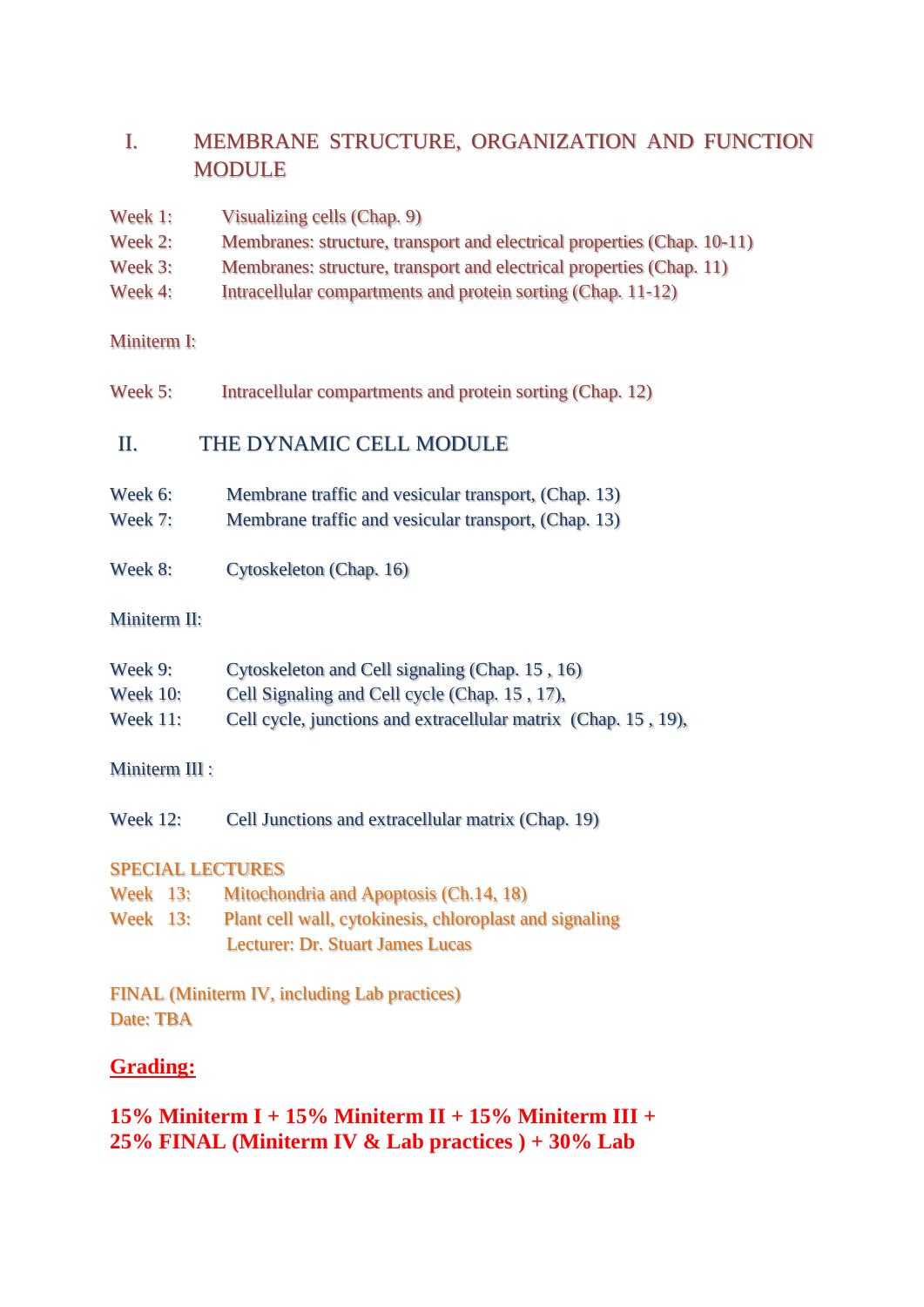**Make up will be performed at the end of the semester (after FINAL) and will cover all contents of the course. In order to be able to accept you into a make up exam, we will request official documents.**

## **IMPORTANT NOTES ABOUT LABS:**

- **Attendance to all lab sessions and delivery of lab reports are mandatory at all cases, so please attend lab sessions and deliver your lab reports to be able to pass the whole class as they are tightly connected.**
- **Not attending to lab session with health report or other official documents more than 2 weeks needs to be discussed with the dean`s office.**
- **Not attending to lab session without health report or other official documents more than 2 weeks will result in failure of the class. This does not mean that you have a right for absence. At all cases a total of 3 weeks of absence may result in failure and needs to be discussed with the dean`s office.**
- **Lab reports have to be delivered timely. Every single day will result in 5 point reduction. If the report is not received by next lab session that week will be counted as: Not attended to the lab session.**

## **Contact:**

**Instructor: Cavit Agca:** L025. Office hour: TBA **TAs: Iskalen Cansu Topcu**, [ctopcu@sabanciuniv.edu](mailto:ctopcu@sabanciuniv.edu) **Mehri Ahmadian**, mehriahmadian@sabanciuniv.edu **Yesim Tutuncu**, yesimtutuncu@sabanciuniv.edu **Halit Yusuf Altay**, [hyusuf@sabanciuniv.edu](mailto:hyusuf@sabanciuniv.edu)

**LAs: Melis Konar, Efe Caferoglu,**

**Lectures:** Thursday 13:40-15:30, Friday 15:40-16:30, Zoom Meeting https://sabanciuniv.zoom.us/j/7556177895?pwd=cTViMFhwWk9tZGN1MFJ4WDlzUi94Zz09 Meeting ID: 755 617 7895 Passcode: Bio332